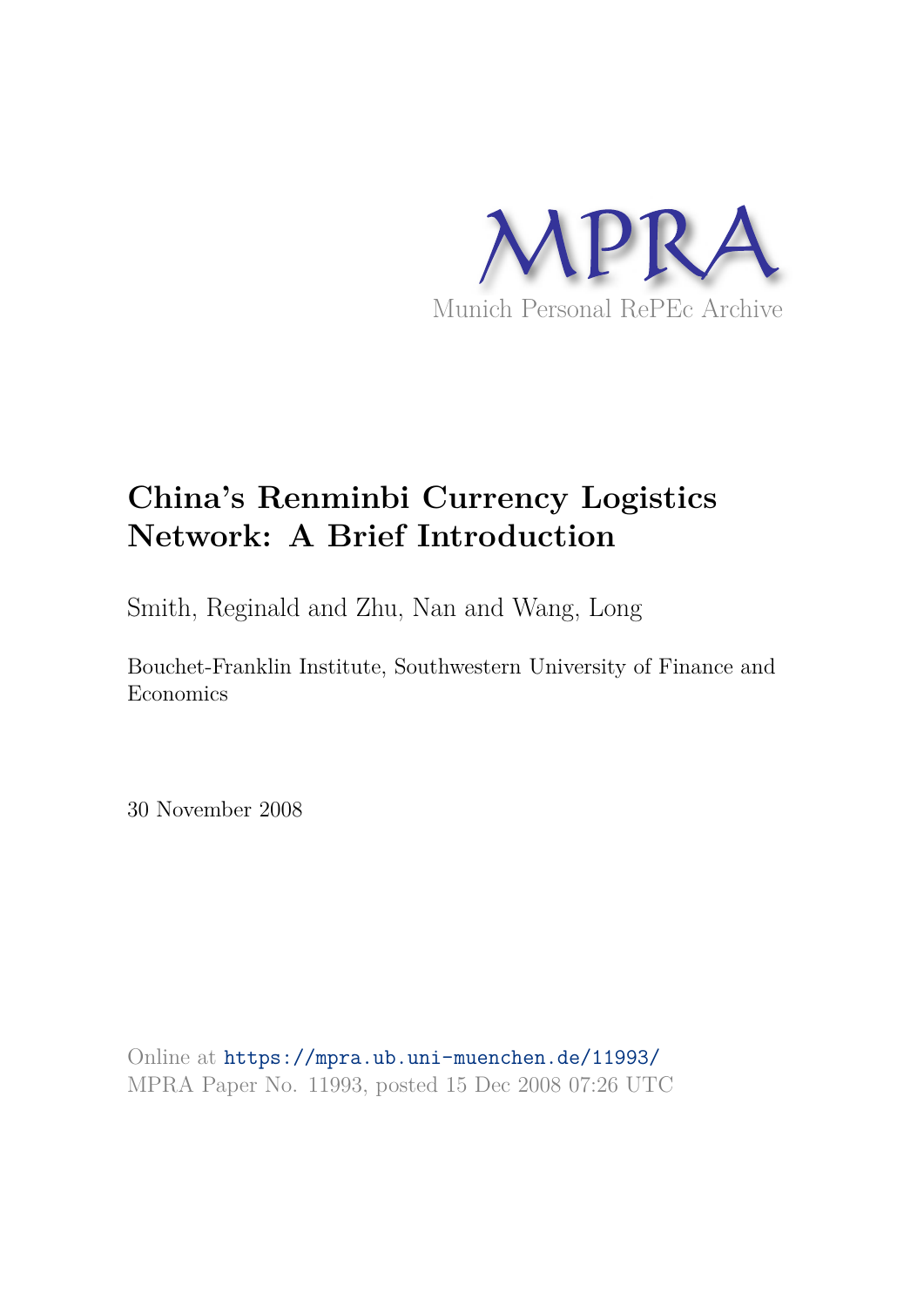## China's Renminbi Currency Logistics Network: A Brief Introduction

Reginald D. Smith

*Bouchet-Franklin Institute, P.O. Box 10051, Rochester, NY 14610, USA*

#### Nan Zhu

*The MBA Education Centre, Southwestern University of Finance and Economics, P.O.Box 610074, Chengdu, China*

#### Long Wang

*Chengdu Branch of People's Bank of China, P.O.Box 610041, Chengdu, China; School of Business Administration, Southwestern University of Finance and Economics, P.O.Box 610074, Chengdu, China*

#### Abstract

Currency logistics is becoming a field of increasing interest and importance both in government and academic circles. In this paper, a basic description of China's nationwide logistics network for the Renminbi is discussed and analyzed. In addition to its basic structure, its key problems such as production costs, inventory levels, and transportation and storage security are discussed.

Key words: currency supply chain, China's Renminbi currency, logistics management

Oftentimes, discussions of cash or the basic money supply measure,  $M_0$ (cash in circulation), is only the realm of macroeconomic theory and monetary policy. As valuable as these insights are, even in our increasingly digital economy, cash is still largely a physical medium of exchange. In almost all nations, physical cash and coins are backed, minted or printed, and supplied by a central bank in cooperation with government and commercial banks and businesses across the country. As has been discussed by Rajamani et. al. [1], Geismar, et. al. [2] and the European Central Bank [3], the nature of the logistics and physical distribution of 'cash supply chains', 'cash chains', or 'currency chains' is still largely untouched in the published literature with the exception of discussions

*Preprint submitted to Elsevier December 14, 2008*

*Email addresses:* rsmith@sloan.mit.edu (Reginald D. Smith), zhunan@swufe.edu.cn (Nan Zhu)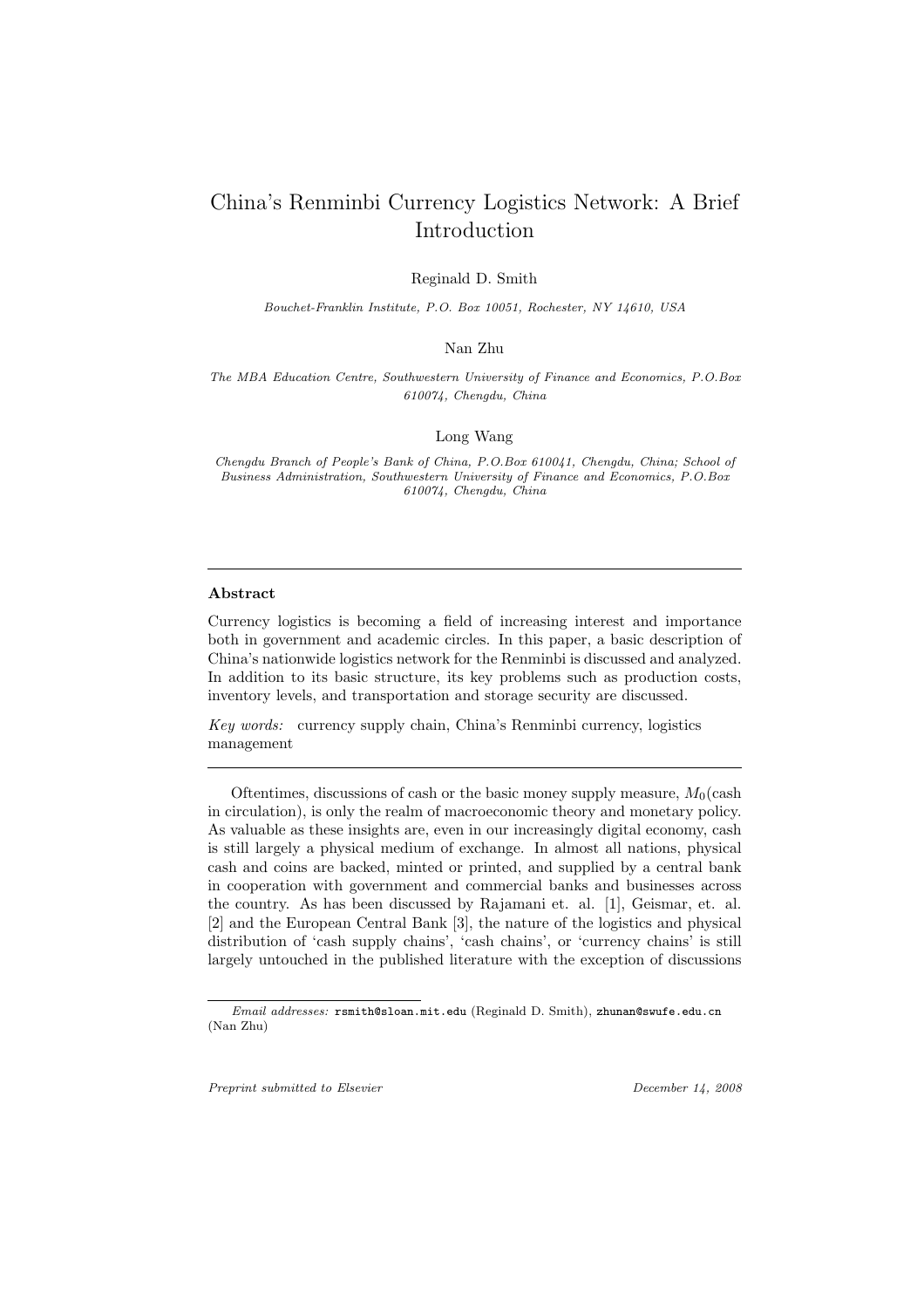of institutional cash management.

The central monetary authority of every nation, and those of supranational monetary authorities such as the European Central Bank (ECB), face the classic supply-demand and distribution issues that face any businesses or militaries when distributing goods. Among the most important decisions are to contract with a public or private mint and printing bureau to produce currency, ascertain the demand for cash both within and outside of the country, how to handle the physical notes and coins based on this demand and the financial and business sector framework, the extent of public or private management of the distribution and cash warehousing network, security in this distribution network, recirculation of banknotes and coins back to a central authority where obsolete and debilitated currency can be removed from circulation, and how to effectively cut out counterfeit currency from the supply chain.

A useful framework of the cash supply chain as a closed-loop supply chain where both forward distribution and reverse logistics are considered was discussed in [1]. As seen in Figure 1, there is a forward and backward motion of notes throughout the supply chain as notes are distributed to the public and notes are take back for sorting and many are removed from circulation. Schautzer [4], Carlin [5], and the Reserve Bank of India [6] discuss the cash supply chains of Austria in the context of the EU, Australia, and India respectively. Each of these countries has a system of logistics that is fit to its individual circumstances. In Austria's case, like other Euro countries, both the national central banks and the ECB work together to determine banknote demand, production, and distribution across the Eurozone.

#### 1. China: Economy and Institutions

The People's Republic of China has undergone a rapid and massive transformation since 1978 when its economic liberalization began. China has now become the world's fourth largest economy, with an estimated 2008 GDP of \$3.6 Trillion according to World Bank estimates, and has undergone double digit annual growth for the last several years. Having the world's largest population of 1.4 billion people, it unsurprisingly has the largest volume circulation of banknotes in the world [8].

The Chinese currency, the Renminbi (RMB), is non-convertible and managed by the People's Bank of China (PBOC), the Chinese central bank. It is legal tender throughout mainland China but not Hong Kong S.A.R., Macau S.A.R. or Taiwan which will not be covered in this paper. Table 1, lists the coin and note denominations in the current fifth series of banknote styles which began rollout in 1999 and completed rollout in 2005 [10]. Figure 2 also shows a sample banknote, the 100 RMB denominated note. The official responsibility of cash currency policy given to the PBOC is laid out in the "People's Bank of China Law, The People's Republic of China" guidelines [10]. In addition, the current monetary policy is outlined in the PBOC's"Monetary Policy" documents available on its website [10]. Like most modern currencies, the RMB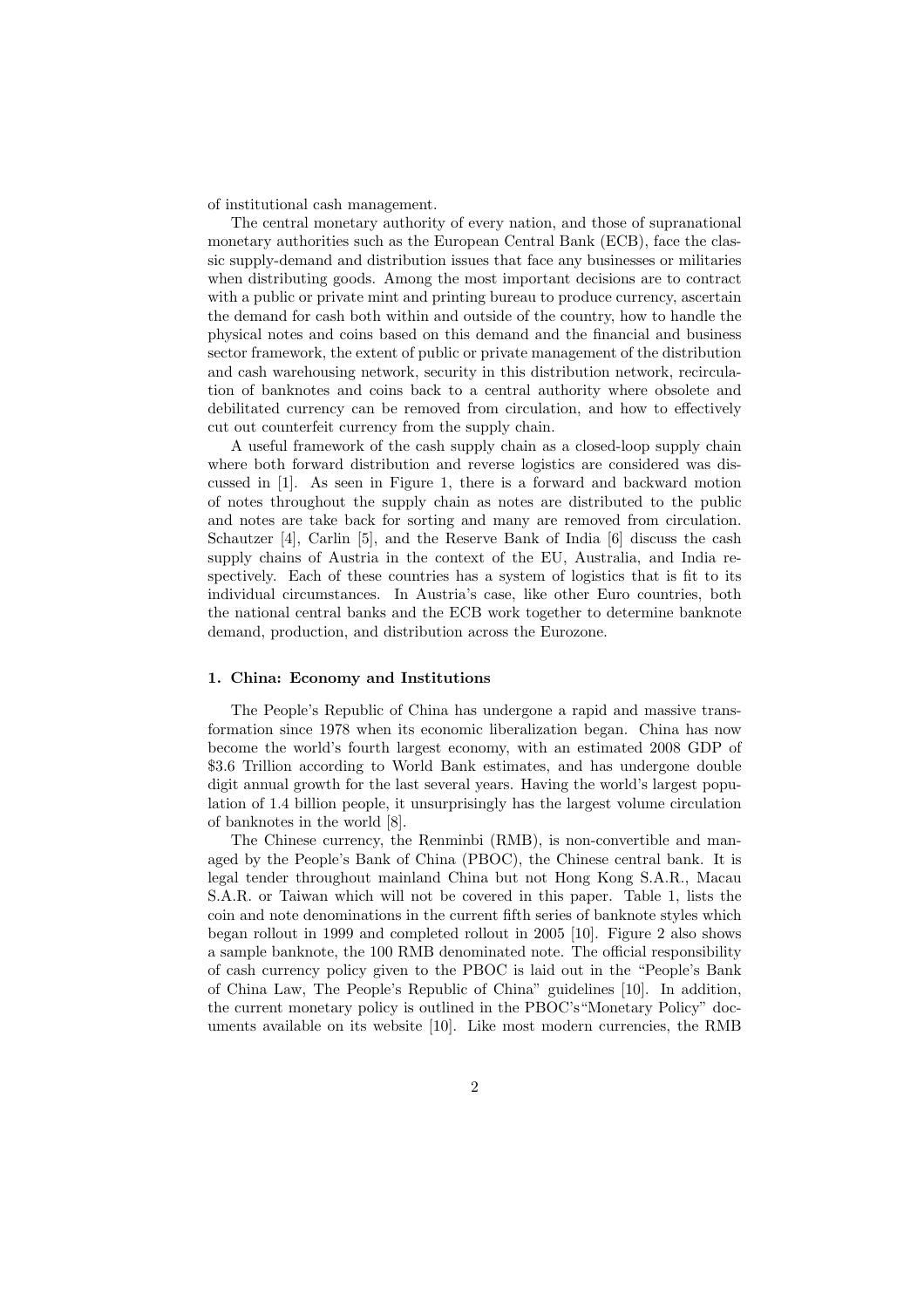| Central Bank/   | Distribution | Commercial        | Public            |
|-----------------|--------------|-------------------|-------------------|
| Mints/Banknote  | Network      | Banks/            | Consumers/        |
| <b>Printers</b> |              | <b>Businesses</b> | <b>Businesses</b> |

Figure 1: Basic structure of a closed-loop currency supply chain.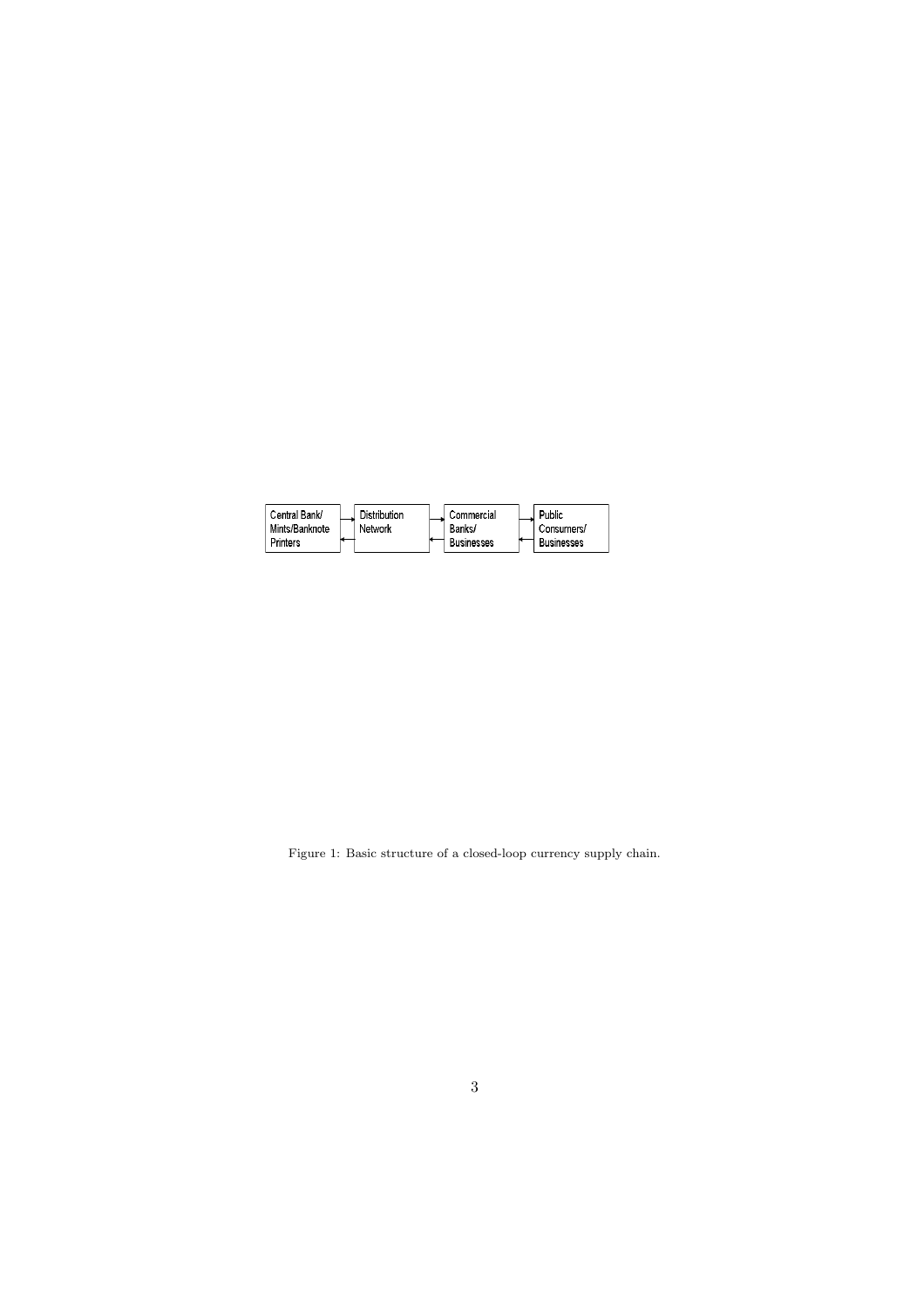

Figure 2: 100 RMB note design.

| Coins $(in "Yuan")$ | Notes $(in "yuan")$ |
|---------------------|---------------------|
| 0.1                 |                     |
| 0.5                 | .5                  |
|                     | 10                  |
|                     | 20                  |
|                     | 50                  |
|                     | 100                 |

Table 1: Current fifth series Renminbi coin and banknote denominations.

has evolved over time in order to increase durability and has added a variety of anti-counterfeiting measures to the note.

#### 2. China's Currency Circulation, Denominations, and Structure

China has had to deal with an exponentially growing money supply during its period of rapid growth over the last few decades. In Figures 3 and 4 are  $M_0$  statistics from China over time. Figure 3 shows annual year-end  $M_0$  since 1978 and Figure 4 shows monthly  $M_0$  since December 1999.  $M_0$  has grown from 21 billion RMB in 1978 to over 3 trillion RMB at present, a 147-fold increase [10, 12]. Though the monetary policy aspects of this are widely discussed and debated, it presents a massive logistical challenge which would require a cocommitted expansion in production, infrastructure, and distribution capabilities to prevent shortages.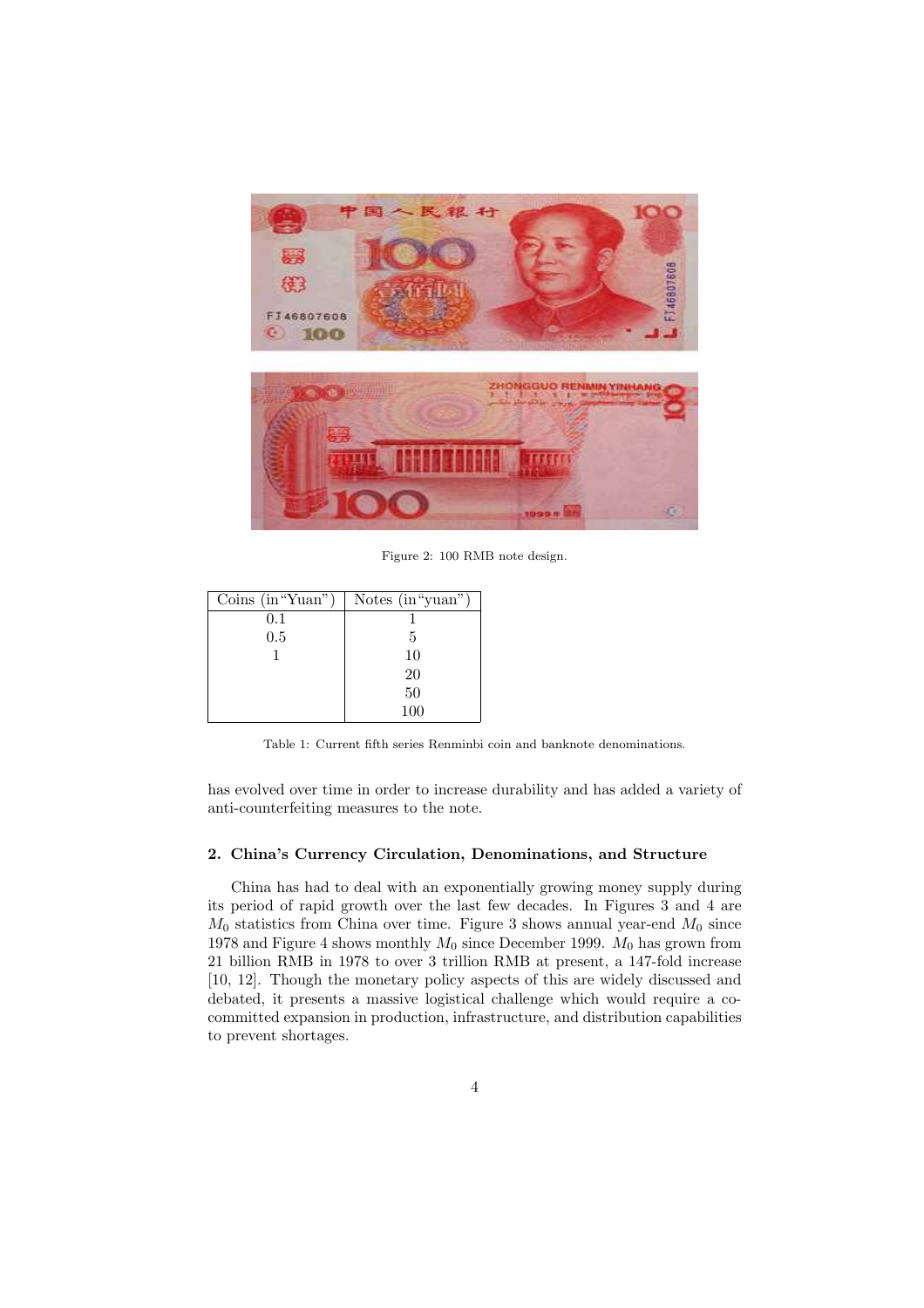

Figure 3: Annual  $M_0$  by year from 1978 to October 2008.



Figure 4: Monthly M<sup>0</sup> from December 1999 to October 2008. Annual spikes are due to increased withdrawals and circulation due to gift giving and purchases on the Chinese New Year holiday.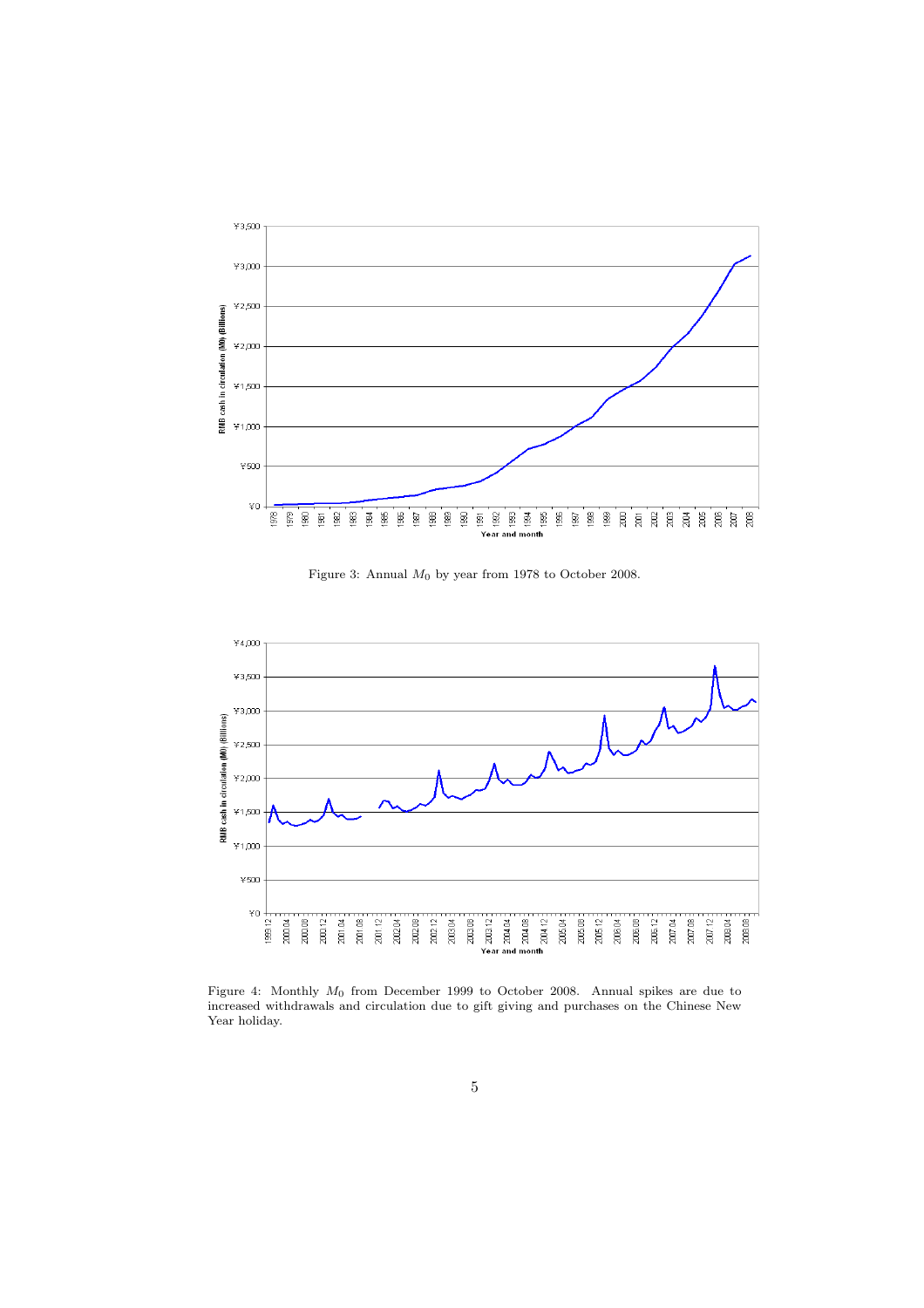|                | 1978  | 1987  | 1988    | 1998  |
|----------------|-------|-------|---------|-------|
| $1 \& 2$ RMB   | 16\%  | $5\%$ | 5%      | $2\%$ |
| 5 RMB          | 30%   | 16\%  | 16\%    | $1\%$ |
| <b>10 RMB</b>  | 49\%  | 72%   | 48\%    | $7\%$ |
| 20 RMB         | $4\%$ | $7\%$ | $8\%$   | $2\%$ |
| <b>50 RMB</b>  | N.A.  | N.A.  | 13%     | 13%   |
| <b>100 RMB</b> | N.A.  | N.A.  | 11\%    | 75%   |
| All coins      | $1\%$ | $1\%$ | $N.A$ . | N.A.  |

Table 2: Percent of  $M_0$  each banknote represents by year; 20 RMB was calculated using a plug for 100% since numbers were not given. 10 RMB in 1988 estimated based on percent in 1987 minus share capture from 50 and 100 RMB. See Chen [14], Guo [12]

|                | 1978  | 1987  | 1988  | 1998  |
|----------------|-------|-------|-------|-------|
| 1 & 2 RMB      | 48\%  | 22%   | 26\%  | 38\%  |
| 5 RMB          | 28\%  | 24%   | 27%   | $8\%$ |
| <b>10 RMB</b>  | 23\%  | 52%   | 41\%  | 20%   |
| 20 RMB         | $1\%$ | $2\%$ | $3\%$ | $3\%$ |
| $50$ RMB       | N.A.  | N.A.  | $2\%$ | $8\%$ |
| <b>100 RMB</b> | N.A.  | N.A.  | $1\%$ | 23\%  |

Table 3: Percent of total banknote volume each denomination represents by year; calculated using 1.5 used for value of 1 and 2 RMB set. See Chen [14], Guo [12]

A brief history of China's cash policy until 1998 is given in [12] which divides the growth of the cash culture in China into three phases: 1978-1980, 1981-1984, 1985-1988, 1989-1993, 1994-1997 based largely on the increases of the average yearly net increase in  $M_0$  in each period. China's money supply as expected has largely increased due to the increasing needs of societal transactions, rises in consumer prices, and interest rate policies effect on the money supply.

Chinese currency denominations have changed from the first series to the current fifth series of banknotes. The general structure of the banknote composition of the money supply has changed with the needs of society as mentioned in [12]. In Tables 2 and 3, are the  $\%$  of  $M_0$  in RMB and volume for the years 1978, 1987, 1988, and 1998. Consistent with most economies, the largest volume of bills are of small denominations which is necessary in order to produce change and allow small transactions. There have been some large changes in the structure of RMB denominations as the 50 and 100 RMB notes have taken huge share from the 5 and 10 RMB notes since their introduction in the 1987 and 1988 respectively. This is likely, in part to the increasing use and acceptance of ATMs as well as rising demand for high value cash transactions. Guo [12] further predicts that the 100 RMB note will continue to hold a large share, 80%+ of  $M_0$  by value out until 2010. Guo also predicts the PBOC may eventually choose to introduce a 500 and 1000 RMB note though this is speculative.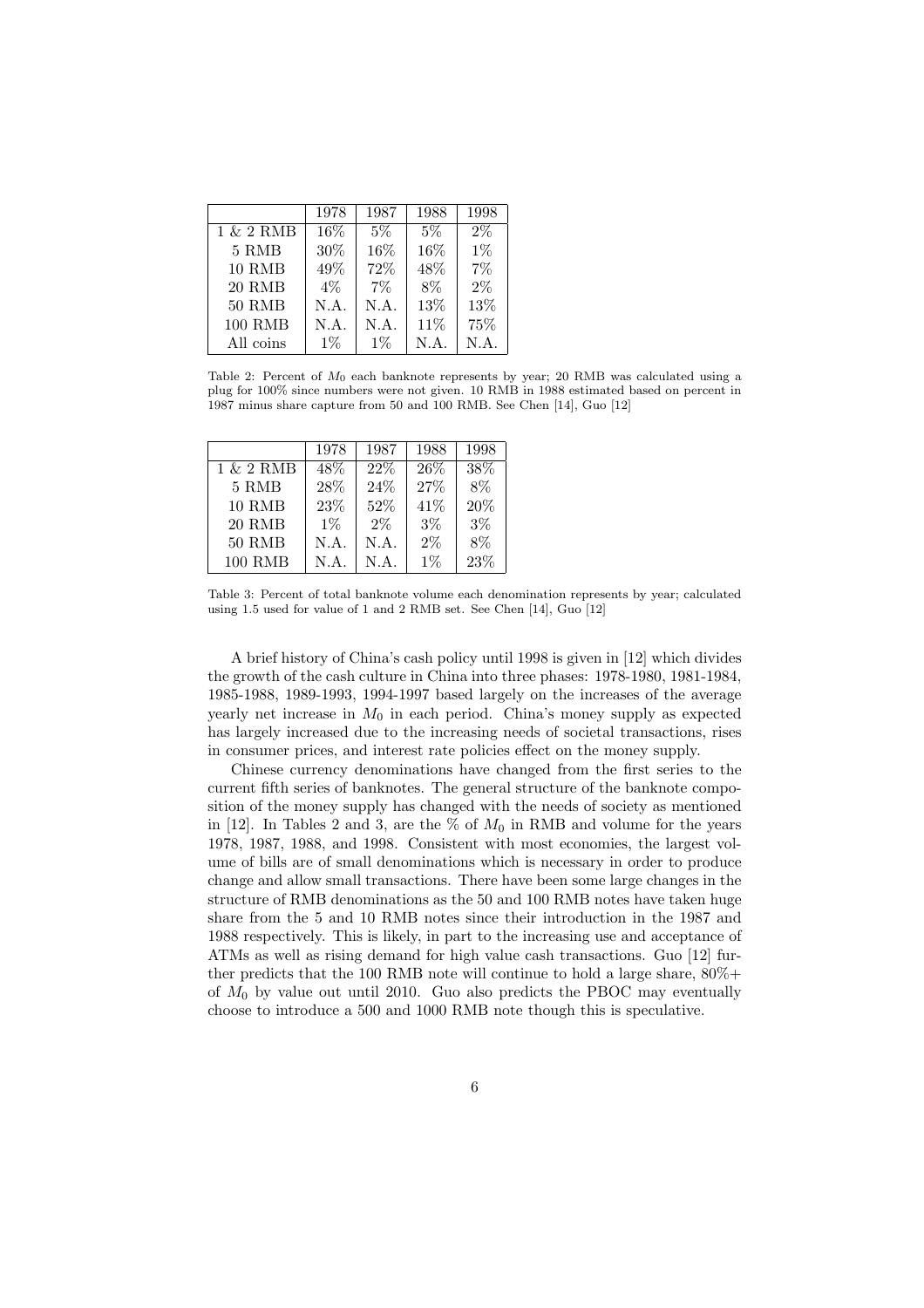

Figure 5: Location of banknote printing facilities and mints in China. Blue circles are mints, green circles are banknote printers, and red circles are note paper producers. China map image courtesy Wikimedia author Rich4.

#### 3. China's Currency Management and Distribution

According to the "People's Bank of China Law, The People's Republic of China" the PBOC is responsible for determining how RMB are produced (Zhu and Wang $[9]$ . The actual infrastructure for the minting/printing of Chinese currency is carried about by a state owned corporation, China Banknote Printing and Minting (CBPMC) headquartered in Beijing. CBPMC uses a network of printing and engraving and minting facilities around the country (see Figure 5) to produce banknotes and coins for subsequent distribution. Banknote printing facilities are based in Beijing, Shanghai, Chengdu, Xi'an, Shijiazhuang, and Nanchang. Mints are located in Nanjing, Shanghai, and Shenyang. Also, high grade paper for the banknotes is produced at two facilities in Baoding and Kunshan. The Baoding facility is the largest facility in the world dedicated to developing banknote material [11]. In addition, the PBOC has its own printing technology research division which researches new techniques for creating banknotes and making counterfeiting more difficult.

Chen [7], Zhang [8], and Zhu & Wang [9] detail the distribution and logistics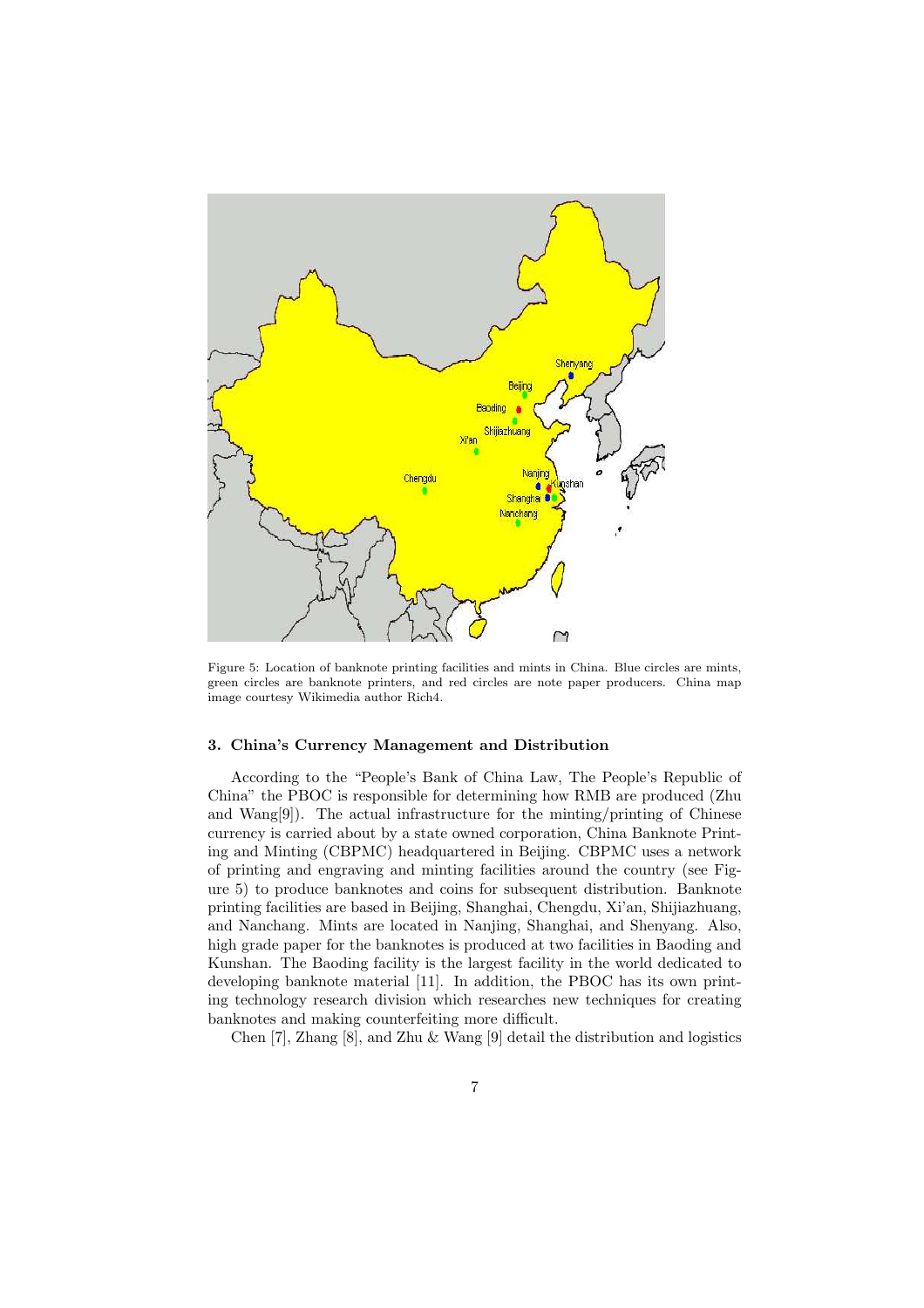network of the RMB throughout China. In Figure 6, is a diagram of the Chinese cash supply chain based on [14]. Banknotes and coins are first forwarded to a central distribution center from which they are distributed to regional and provincial distribution centers. These subsequently feed into regional"central payment distribution centers" which feed local level payment distribution centers and commercial banks. Finally, these banks distribute the banknotes and coins to businesses and the public through withdrawals and financial transactions. About 80% of the cash currency is in the hands of citizens divided roughly between cities and rural areas as 25% to 75% [14]. The reverse logistics portion of the chain is similar where the public deposits notes in banks which forward the bills to local or central payment distribution centers. At the central payment distribution centers or regional distribution centers the bills and coins are sorted, unfit or counterfeit bills and coins are removed from circulation, and subsequently sent to be destroyed. There is no reverse flow of currency back to the central distribution center.

As of 2005, throughout the entire distribution network, there is one central distribution center, 15 regional distribution centers, and 32 provincial distribution centers. For the payment distribution centers there are 335 central payment distribution centers and 1,393 local payment distribution centers nationwide [8] for a total of 1,775 currency-related distribution centers. Though the exact volumes are not known, it is likely the largest volumes of banknotes are transported to the four prominent state-owned banking institutions, the Bank of China, China Construction Bank, China Industrial Commercial Bank, and China Agricultural Bank. Safety reserve (stock) levels within the distribution system are typically very high compared to other countries. According to [9], safety reserve requirements dictate that enough currency to satisfy at least 24 months of currency issuing demand must be on stock at all times, though which levels of distribution this is mostly held at is unclear. At this level, there would only be 1/2 of a turn of currency stock per year on average. Given the net increase in  $M_0$  over 2007 was 652 billion RMB (about \$80 billion USD) this would imply that safety stocks would be massive to keep up with such high demand.

Currency maintained within the central and regional distribution centers is both cycle and safety stock which is not considered in circulation. These distribution centers funnel money out to the commercial banks and businesses theoretically using a FIFO system (though this is not always consistent) [8]. Under a FIFO queuing system, the average bill or coin would spend almost two years in reserve stock before entering circulation. They report this safety reserve level as being twelve times higher than the typical standard in Western developed nations. Despite these regulations, inventory management in currency warehouses and distribution centers is still not standardized and is in need of continued modernization and the use of advanced information technology.

In regulations established in 1988,"Provisional Regulations on Cash Management" and"Detailed Implementation Regulations for Cash Management", the PBOC has declared that it is the responsibility of each bank or division to be responsible for the transport and security of the physical currency it receives and transports. Therefore, distribution centers and commercial banks either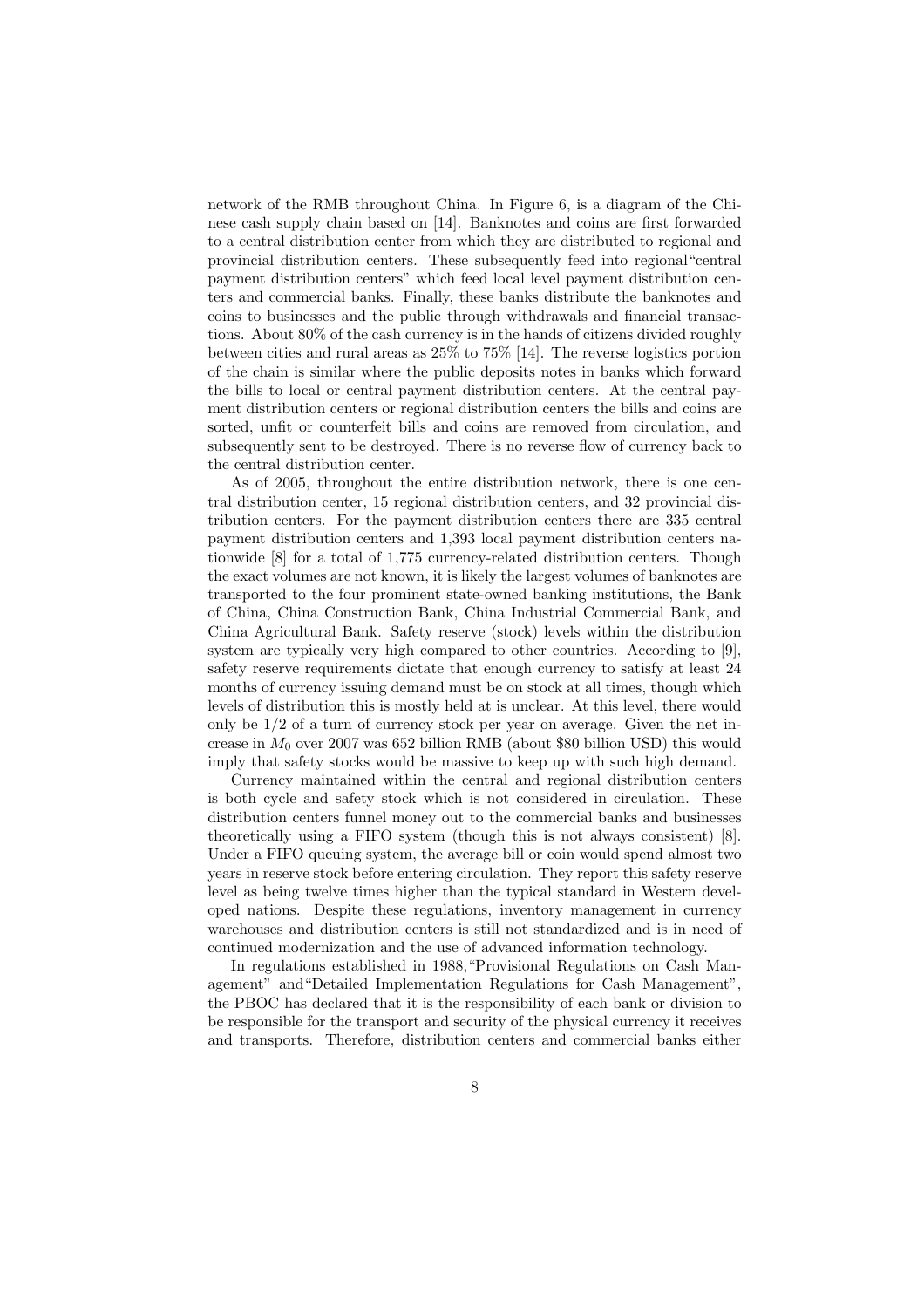

Figure 6: China's currency chain according to Chen [14]. Dotted lines indicate reverse flows of currency.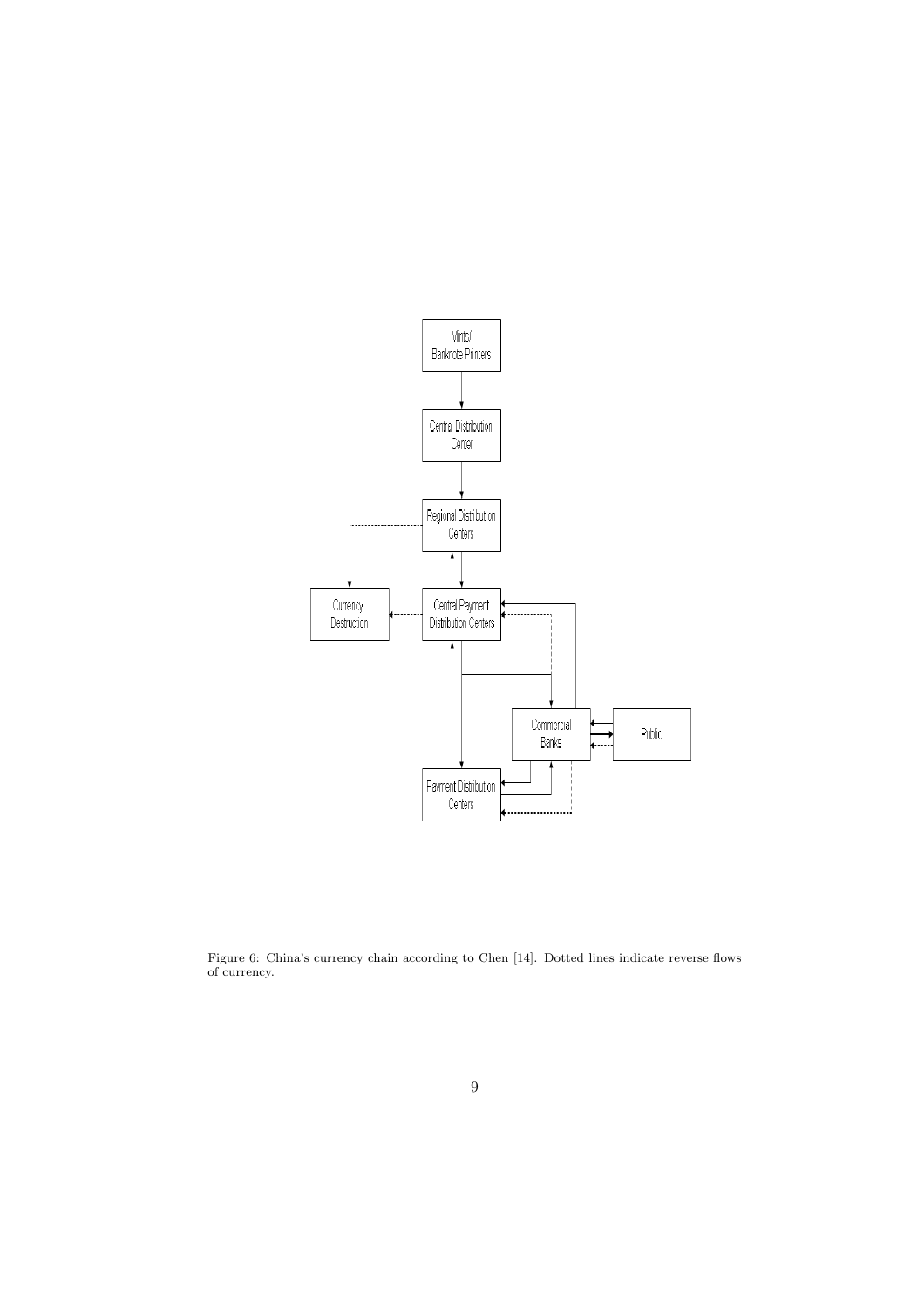use their own armored cars and hire their own security and handling personnel or outsource this to a third-party. This trend, beginning in 1996 with the establishment of a private armored car company in Shanghai, has continued to accelerate so that in 2004, there were at least 130 professional armored car services across the country. In the developed cities such as Beijing, Shanghai, and Guangzhou, these third party logistics providers also have their own vaults. However, in smaller cities and developing regions these providers often do not have their own vaults and the banks are often in charge of the risk of storing, protecting, or even transporting cash. From the observation of the authors, about 30% of bank personnel are involved in transporting or storing cash. Similar observations put personnel relating to the functions of security and cash management at up to  $1/3$  of all employees (Yang [13], Zhu and Wang [9]).

### 4. Risks and Problems

#### 4.1. Reverse Logistics and Currency Destruction

Reverse logistics, being one of the most important facets of the currency process, is an area of intense research in the Chinese currency chain. First, the ratio of returned currency to issued currency is high, averaging 68% per year from 1993-2003 [14]. There are two main reasons. One reason is for banks to return currency for sorting is not just to remove unfit currency but to take the storage and possibly non-interest earning currency off of their books and send it to the central bank which would pay them interest on deposited currency. Another reason is that following PBOC guidelines, the PBOC sets and ratifies quotas on the amounts of cash on hand in the vaults at commercial banks. If a bank exceeds its cash quota, it must return the excess to the PBOC. Since not all of this currency is unfit and destroyed, it indicates that it is likely the PBOC or CBPMC subsidize the storage and operations of bill and coin sorting and re-issuing. Many nations, including the United States and Australia, have begun to outsource this non-core process further down the currency chain to commercial banks or charge a fee so that such large volumes of currency will not be returned for sorting [2, 5]. Some nations such as South Africa have already privatized the entire process [1].

The ratio of unfit bills, however, is so large it necessitates the return of such large volumes of currency for sorting. The amount of unfit currency which is destroyed each year is usually about 30% of that years issue (Chen [14], Zhu and Wang [9]) giving currency an average life of only 3 years. Reverse logistics of currency, both cleaning and destruction, are among the greatest challenges facing China's currency chain. In a 2005 report on the PBOC website [15], Chen Baoshan, an expert at the PBOC who has worked in both currency logistics and anti-counterfeiting and has written many of the standard texts on currency logistics in China, gave statistics on the growing issues in the reverse logistics of the RMB. In 2004, China sorted 7.92 billion banknotes, a 46% jump from the previous year. Also, 15,000 metric tons of RMB were destroyed as being unfit or obsolete currency. This was in fact only 58% of all currency destroyed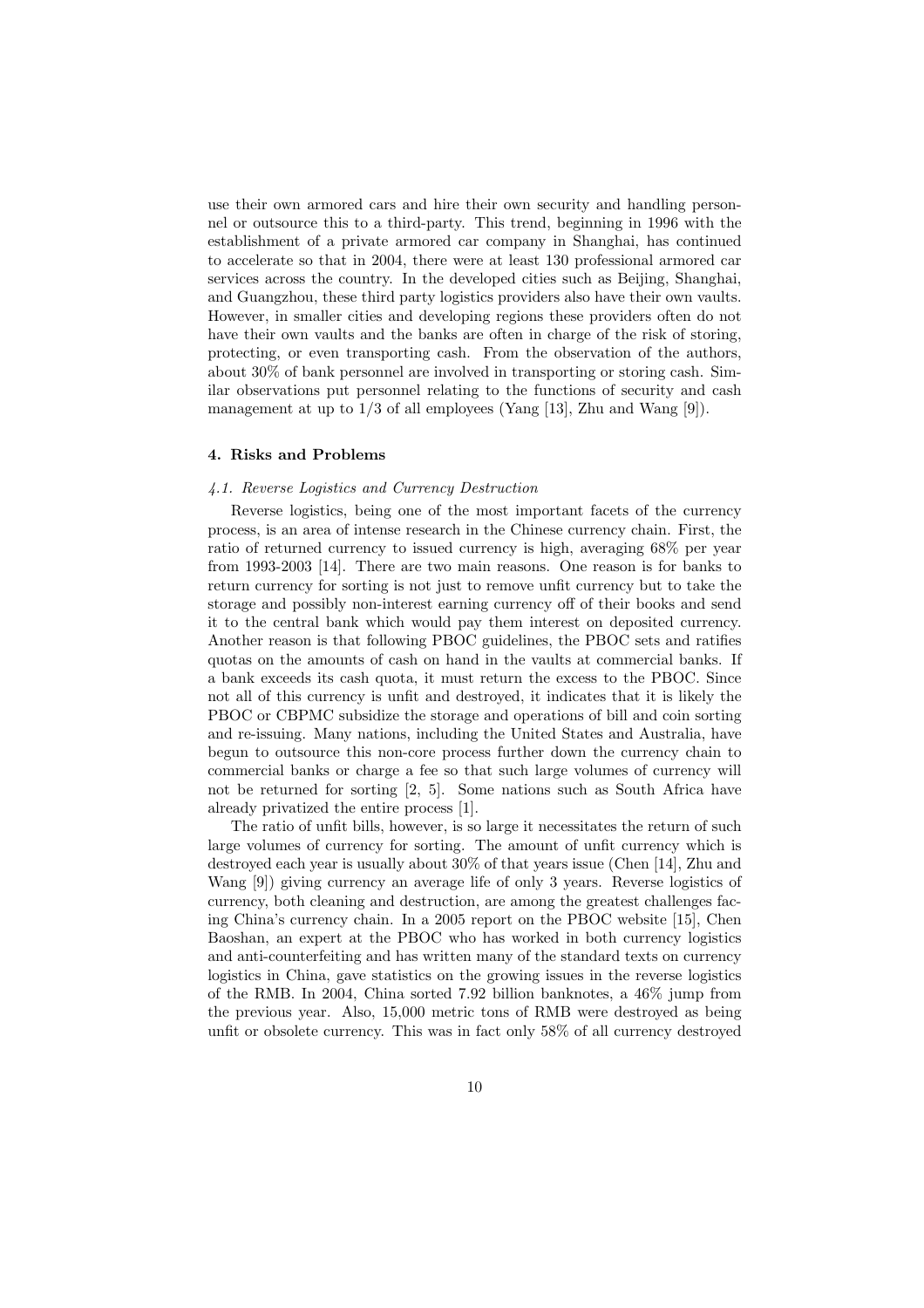nationwide (natural processes, manual destruction) so the actual amount of destroyed currency amounted to 26,000 metric tons. By the end of 2004, there was a nationwide network of 20 cash handling centers who purchased an additional 45 currency sorting machines and 5 currency destruction machines bringing the nationwide total to 310 currency sorting machines and 67 currency destruction machines. According to [8] each currency sorting machine costs about 1 million RMB to purchase and about 300,000 RMB per year to maintain. Each currency destruction machine costs about 18 million RMB. This puts the total purchases for reverse logistics by the PBOC at about 135 million RMB (about \$20 million USD).

Many of the unfit bills, though it is not clear how much, are due to counterfeits, especially in the high denominations. In addition, Chinese banknotes apparently have a propensity to grow fungus over time. In [9], it is said about 180,000 banknotes of total unknown value had to be removed because of fungal damage. It is unknown how much of this process will eventually be outsourced or updated in the future, however, unless the number of unfit and counterfeit bills can be reduced, the challenges of reverse currency logistics will only continue to increase.

#### 4.2. High Production and Transport Costs

The recent, and mercifully brief, commodity price boom brought attention to the possibility of many coins around the world of having negative seigniorage due to costs of production and transport per weight being more than the face value of the coin. According to [8] this has been an issue for China since at least 2005. He states that for the jiao (10 fen/cent) coins and the 1 jiao note the production costs had already exceeded the face values. The 1 RMB coin and the 2 jiao banknote (fourth series) production costs were roughly equal to the face value. Given the 6.05g weight of the 1 RMB coin given by the CBPMC, it can be estimated that minting production costs for coins are roughly 0.165  $RMB/g$ . Given the 1 jiao and 5 jiao coins weigh 2.2g and 3.8g respectively their estimated production costs could be 0.36 RMB(3.6 jiao) and 0.63 RMB (6.3 jiao) showing the magnitude of the problem with these small coins. Similarly with the jiao notes, if a 2 jiao note was roughly breakeven and has a dimension of 120x55 mm then the cost per  $mm^2$  is about  $3x10^{-3}$  jiao per  $mm^2$  and with a 1 jiao note of dimensions 115x52 shows a production cost of 0.18 RMB (1.8 jiao). It is plausible that during the recent commodity boom, even the 1 RMB coin and possibly some of the RMB banknotes had negative seigniorage.

#### 4.3. Transport and Storage Security Risks

Security of currency transport as discussed earlier, is the responsibility of lower level recipients and distributors and not the PBOC. This throws into relief the fact that risks for transportation security can often be on weaker members of the currency chain. Given the lack of standardization or highly qualified outsourced vendors for this process, security and safety of currency transport is a continuing issue. [8, 9] both mention a sharp rise in currency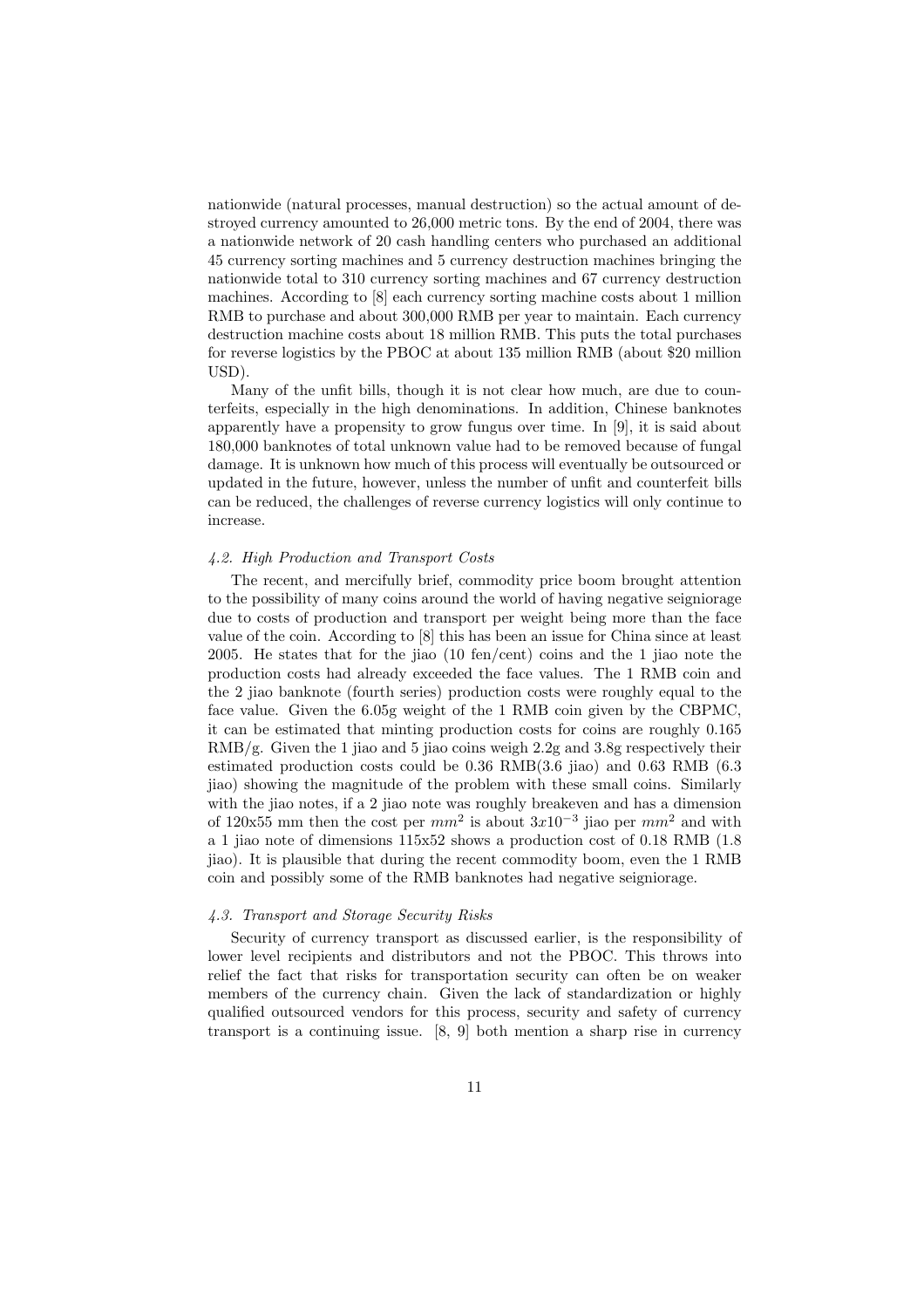theft and heists in recent years. In 2006, there were 26 cases of armed holdups and 31 thefts of bank or safe currency. For example in November 2006 in Hubei province's Yicheng , 2.6 million RMB (about \$325,000 USD) was stolen from currency being transported from a payment distribution center. In April 2007, in Hebei province's Handan rural currency distribution warehouse, a theft of almost 51 million RMB (about \$7.3 million USD) occurred. The security of transporting and storing currency is an increasingly urgent problem, especially with the explosive growth of the money supply and will be a key issue for the future.

#### 5. Concluding Remarks

As one of the currencies with growing importance in the world financial system, the efficiency and effectiveness of the RMB logistics system will impact not only China but the rest of the world. This impact will likely become more marked at the point in the future that China decides to allow full convertibility for the RMB and more open capital flows. RMB are already present in significant quantities in neighboring states such as Mongolia and the Central Asian states due to burgeoning trade [16]. It is too early to say whether physical RMB will become a major regional or even global currency on full convertibility but it is sure this event will emphasize the even greater need for modern logistics management.

More efficient transportion and inventory policies will allow lower safety stock levels as well as possibly lower rates of unfit bills. In addition, possibly moves like other countries to outsource or privatize a segment of the operations could take a great weight off the hand of the PBOC and CBPMC to allow more focus on the production aspects and lower the amount of sorting required. It seems, however, that Chinese government officials and academics have taken this problem to heart and are working for successful solutions. Earlier fractional currency shortages such as those in Guangdong and Zhejiang in 1994 [9] are increasingly less common though they are still occuring. Indeed, the author found more academic articles and full books on currency logistics in the Chinese literature than the English language academic literature. Therefore such a mainstream and studied subject will most likely soon both improve China's own currency logistics and provide successful examples to the rest of the world.

#### References

- [1] Rajamani, Divakar, Geismar, H. Neil, & Sriskandarajah, Chelliah "A framework to analyze cash supply chains", *Production and Operations Manage*ment, vol. 15, no. 4, p.1-9, 2006.
- [2] Geismar, H. Neil, Dawande, Milind, Rajamani, Divakar & Sriskandarajah, Chelliah"Managing a Bank's Currency Inventory Under New Federal Reserve Guidelines", Manufacturing and Service Operations Management, vol. 9, no. 2, p.147-167, 2007